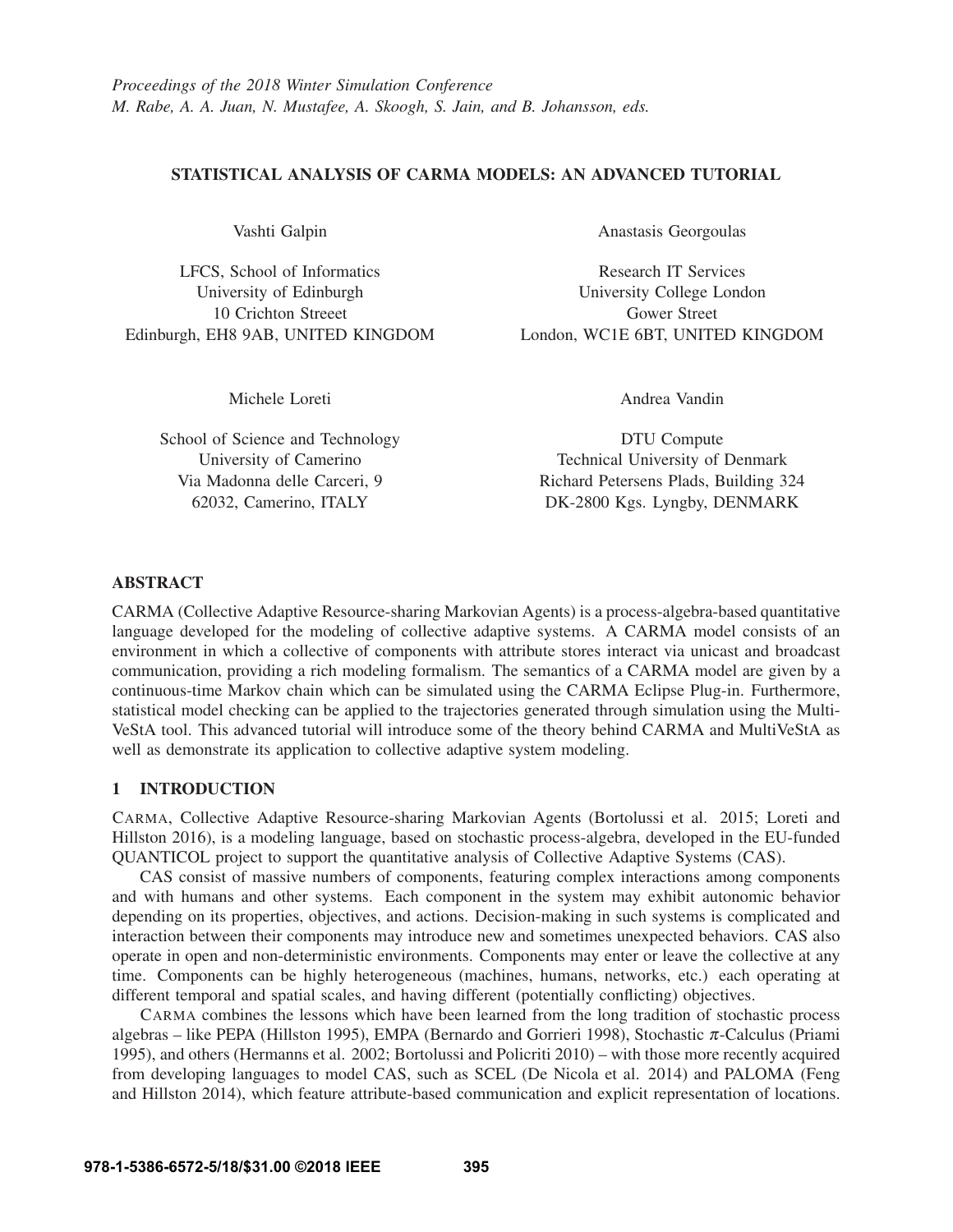#### *Galpin, Georgoulas, Loreti, and Vandin*

Over the years, a number of modeling formalisms have been developed that consider space- or attributebased communication including Cardelli and Gordon (2000), John et al. (2008), Parvu et al. (2015), Abd Alrahman et al. (2016), and Reinhardt and Uhrmacher (2017), but it is beyond the scope of this tutorial to offer a comparison.

A CARMA system consists of a *collective* operating in an *environment*. The collective is a multiset of components modeling the behavior of a system; it describes a group of interacting *agents*. The environment models all aspects that are intrinsic to the context where the agents are operating, and it mediates agent interactions. This is one of the key features of CARMA. The environment is not a centralised controller but rather something more pervasive and diffusive – the physical context of the real system – which is abstracted within the model to be an entity that exercises influence and imposes constraints on the different agents in the system. The role of the environment is also related to the spatially distributed nature of CAS – we expect that the location *where* an agent is has an effect on *what* an agent can do.

To support the analysis of CAS with CARMA, a set of tools have been developed. The CARMA toolset consists of a rich Eclipse plug-in and of a *Command Line Inteface* (CLI) that, thanks to the integration with MultiVeStA (Sebastio and Vandin 2013), a statistical model checker (Agha and Palmskog 2018), supports statistical analysis and model checking of CAS.

CARMA has been used to model a number of different scenarios including taxi usage (Hillston and Loreti 2015), carpooling (Zon et al. 2016), ambulance deployment (Galpin 2016), pedestrian mobility (Galpin et al. 2018) and network security (Chen et al. 2018). MultiVeStA has also been applied in different domains, including software product lines (ter Beek et al. 2015; ter Beek et al. 2018), crowdsteering (Pianini et al. 2014), public transportation systems (Gilmore et al. 2014; Ciancia et al. 2016), and swarm robotics (Belzner et al. 2014).

The CARMA Eclipse Plug-in provides a rich editor that can be used to develop models in CaSL, the CARMA Specification Language. In addition to syntax highlighting, the editor continuously checks the model for syntax errors and ensures that it adheres to the CaSL standard. In case of problems, a tool-tip message explains to the user which error has been encountered. Given a CaSL specification, the CARMA Eclipse Plug-in automatically generates the Java classes needed to simulate the model. This generation procedure can be specialised to different kinds of simulators.

The CLI tool is available as an executable and does not require the installation of Eclipse or of any additional library. It can, therefore, be used on any machine where Java is installed and on any major operating system. The main task of the command line tool is to serve as an interface to the CARMA simulation engine. This is useful for running jobs over server machines or for scheduling consecutive simulations, avoiding the need to initiate and oversee each individual task through the graphical interface.

In this advanced tutorial, we will show how CARMA and its toolset can be used to support the quantitative analysis of collective adaptive systems. A simple case study will be used. We will consider a robot search example where a swarm of robots move over city streets after a disaster. The robots enter the search area and spread out, searching. The first robot to find a casualty stops and communicates its location to other robots. When a base radio receives the location of a victim, it starts broadcasting a return signal, which is repeated by all robots outside the base, as they move home.

In Section 2, a brief description of CaSL is provided together with a description of the considered case study. In Section 3, the CLI and its integration with MultiVeStA is provided. In Section 4, we show the results of experiments with the robot search model, after which the conclusion is presented.

#### 2 CaSL: CARMA SPECIFICATION LANGUAGE

CARMA has been designed with the goal of identifying basic interaction mechanisms that are specific to CAS. For this reason, CARMA is in a certain sense *minimal* and abstracts from many details, such as the precise syntax of *expressions* or *values*, which are definitively needed when a *concrete* specification has to be provided. For this reason, CaSL, the CARMA specification language, has been introduced to ease the task of modeling for users who are unfamiliar with process algebra and similar formal notations. CaSL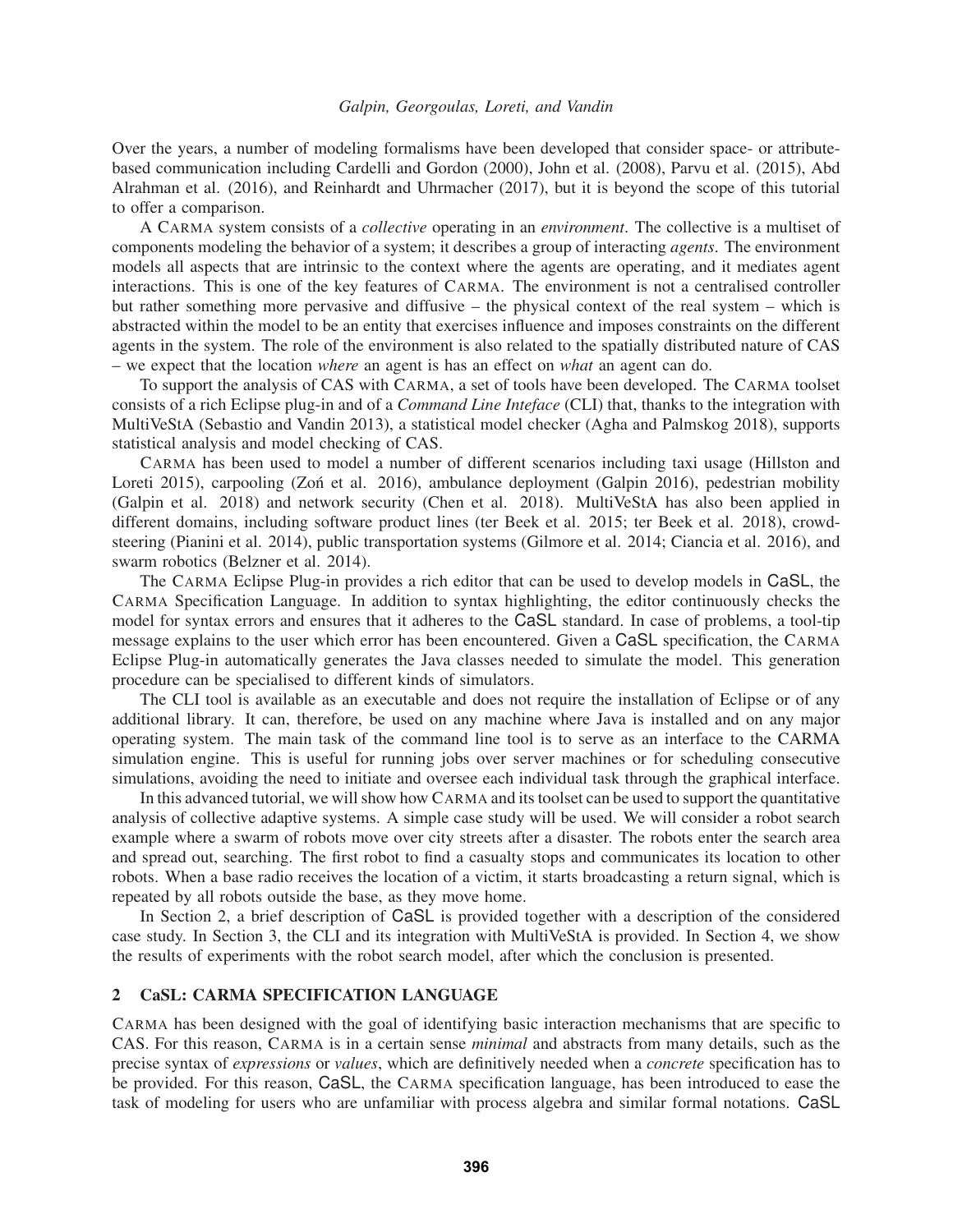#### *Galpin, Georgoulas, Loreti, and Vandin*

incorporates all the features of CARMA. However, it also provides rich syntactic constructs that are inspired by *mainstream* programming languages and that simplify the work of system designers and modelers.

In the rest of this section we provide a gentle introduction to the main CaSL constructs that are needed to understand the considered case study. An interested reader can refer to the CaSL Web site (http://quanticol.github.io/CARMA/), where a detailed user manual is available. The model and scripts for its analysis are available at http://quanticol.github.io/CARMA/extra/wsc2018.html.

We now present the case study of this tutorial. We consider a robot search example where a swarm of robots move over a city landscape in a disaster recovery scenario. The robots enter the grid of streets from a base location and randomly move around the streets, searching for a casuality. When a robot finds a casualty, it stops and and broadcasts its location. Other robots rebroadcast the location while still traversing the streets. This is a flooding/gossiping protocol over a mobile ad-hoc network (Haas et al. 2002). Once the location of the casualty has been received by the base radio, it broadcasts a return signal. Each robot that receives this signal repeatedly rebroadcasts it, until that robot has returned to base.

In stochastic process algebras, data are typically abstracted away. The influence of data on behavior is captured only stochastically. When data are important to differentiate behaviors, they must be implicitly encoded in the state of processes. For CAS, where we want attribute-based communication to reflect the flexible and dynamic interactions that occur in such systems, data cannot be abstracted.

For this reason, CaSL supports four kinds of *basic types*: booleans, integers, reals, and *spatial locations*, where the latter refer to *locations* where agents operate. Moreover, to model complex structures in CaSL, *custom types* can be declared: *enumerations* and *records*. The former is a data type consisting of a set of *named values* that behave as constants in the language, while the latter consists of a sequence of *typed fields*. CaSL also supports *collections* as aggregations of homogeneous data, which can be either *sets* or *lists*. As usual, a *set* does not contain duplicated elements, while a *list* is a sequence of elements of the same type.

CaSL has a rich set of *expressions* that combine expressiveness and compact representation. Besides standard arithmetic and logical operators, CaSL expressions include operators for collections.

To model random behavior, CaSL expressions provide different mechanisms for sampling random values. When the expression **RND** is evaluated, the term is replaced with a value that is randomly selected from the interval [0,1). To perform uniform selection of elements from a collection or sequence of values, the expression  $\mathbf{u}$  (e1, ..., en) can be used.

A CaSL model can contain *constant* and *function* declarations. A constant can be declared by using the following syntax:

```
const \leq name \geq = \lt exp >;
```
where  $\langle$  name  $\rangle$  is the constant name, while  $\langle$  exp  $\rangle$  is the expression defining its value. Constants are not explicitly typed. This is because the type of a constant is inferred from the assigned expression  $\langle \exp \rangle$ .

*Constants* can be used in our *robot scenario* to represent some parameters in the model like, for instance, the dimension of the city (city\_w and city\_h) or the number of robots (num\_robots):

```
const city_w = 11;
const city_h = city_w;
const num_robots = 25;
```
A *function declaration* has the following syntax:

 $\texttt{fun} \lt \texttt{type} > \underline{\lt \texttt{name}} \gt ( \lt \texttt{type}_1 > \lt \texttt{arg}_1 > \ldots, \lt \texttt{type}_n > \lt \texttt{arg}_n > ) \lt \texttt{body} >$ 

where  $\leq$  name  $>$  is the function name,  $\leq$  arg<sub>i</sub>  $>$  is the name of parameter *i* of type  $\leq$  type<sub>i</sub>  $>$ , while  $\langle$  type  $>$  is the return type. Finally,  $\langle$  body  $>$  contains the statements (in a high-level programming language) used to compute the returned value.

In our *scenario*, a function OneBlock selects (randomly) the next location of a robot:

```
fun location OneBlock (location current_loc){
   return U(current_loc.post); }
```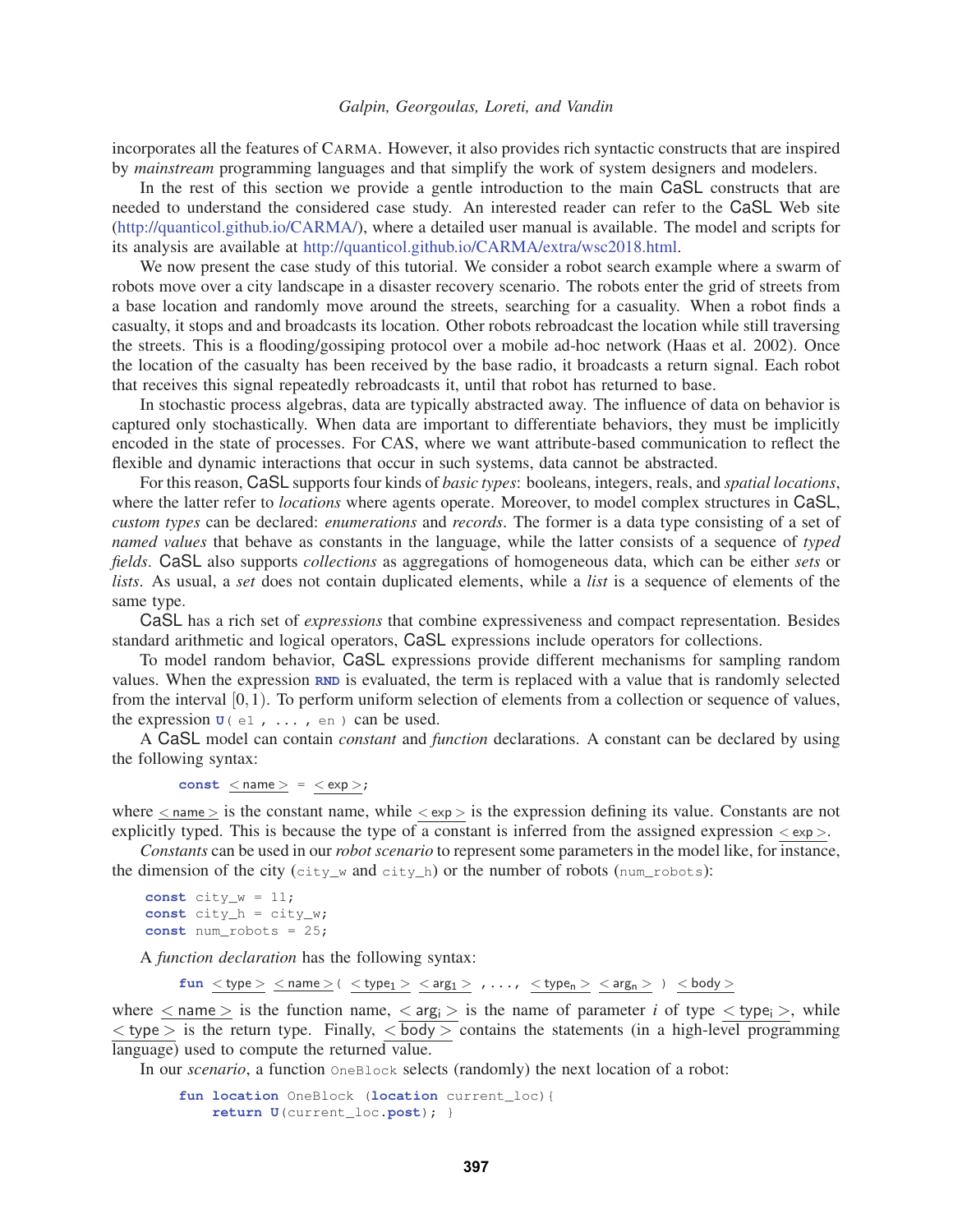



Figure 1: (Left) An example city grid where the red circle indicates the location of the casualty and the blue dots represent robots. (Right) Von Neumann neighborhood of size one, Von Neumann neighborhood of size two, Moore neighborhood of size one, Moore neighborhood of size two (from left to right). The blue dots define the grid points in the neighborhood, which includes the grid point of the red dot.

In the above, current\_loc is a *location*, while current\_loc.**post** indicates the collection of its neighbors out of which one is randomly selected.

Each CaSL model consists of a set of *components*, which are elements that are deployable in a physical system, and an *environment*, which imposes limitations on, and defines the general rules for, communication. This approach allows us to separate system behavior, identified by *components*, from the specification of the context which regulates the interaction of components.

It is important to avoid hardcoding the environment inside components' stores or behaviors, as this leads to cumbersome models which can less readily be used in experiments on how components perform in different contexts. When system behavior is clearly separated from the environment, the resulting models are flexible in terms of being able to easily represent the performance of the components when subjected to different kinds of external conditions.

Following this approach, we can think of space and components as two distinct layers of the model. Components reside in the top, *behaviour layer* and they can only perform their actions if the topological structure defined in the underlying *space layer* allows for that. The initial focus has been on graphs as the prototypical spatial structure. The space where a system operates can be defined as a graph in which edges have labels that contain tuples of *properties*. For example, we can have a road lane with attribute  $buses = true$ , which means that buses can travel on it.

Each space is associated with a universe — a collection of nodes with information about their location in space. This can be, for example, a grid with an indexing system, or a bounded plane with a coordinate system. The **nodes** block specifies which subset of nodes from the universe is used in the model. The **connections** block contains the specification of how these nodes are connected to each other. The **areas** block allows the user to define attributes associated with subsets of nodes belonging to the space.

In our scenario, we assume a city grid similar to the form given in Figure 1. In the model, the spatial structure we use is specified as **space** GridPlusBase where the appropriate number of nodes are generated, one for each intersection of the grid using an *x*- and *y*-coordinate. An additional node is defined for the base. The connections between the grid intersections that represent the streets are specified and the base is linked to the bottom left hand corner of the grid. The definition of **space** GridPlusBase in CaSL is as follows and defines a complete grid.

```
space GridPlusBase(int width, int height){
universe <int x, int y>
nodes { for x from 0 to width {
           for y from 0 to height { [x,y];} }
         [-1,0]; }
connections {
         for i from 0 to width {
           for j from 0 to height {
             if (i \lt width-1) \{[i,j] \lt -\gt [i+1,j] \{ \}if (j < \text{height-1}) \{[i, j] < \rightarrow [i, j+1] \{ \}; \} \}[0,0] \leq > [-1,0] \{ \}
```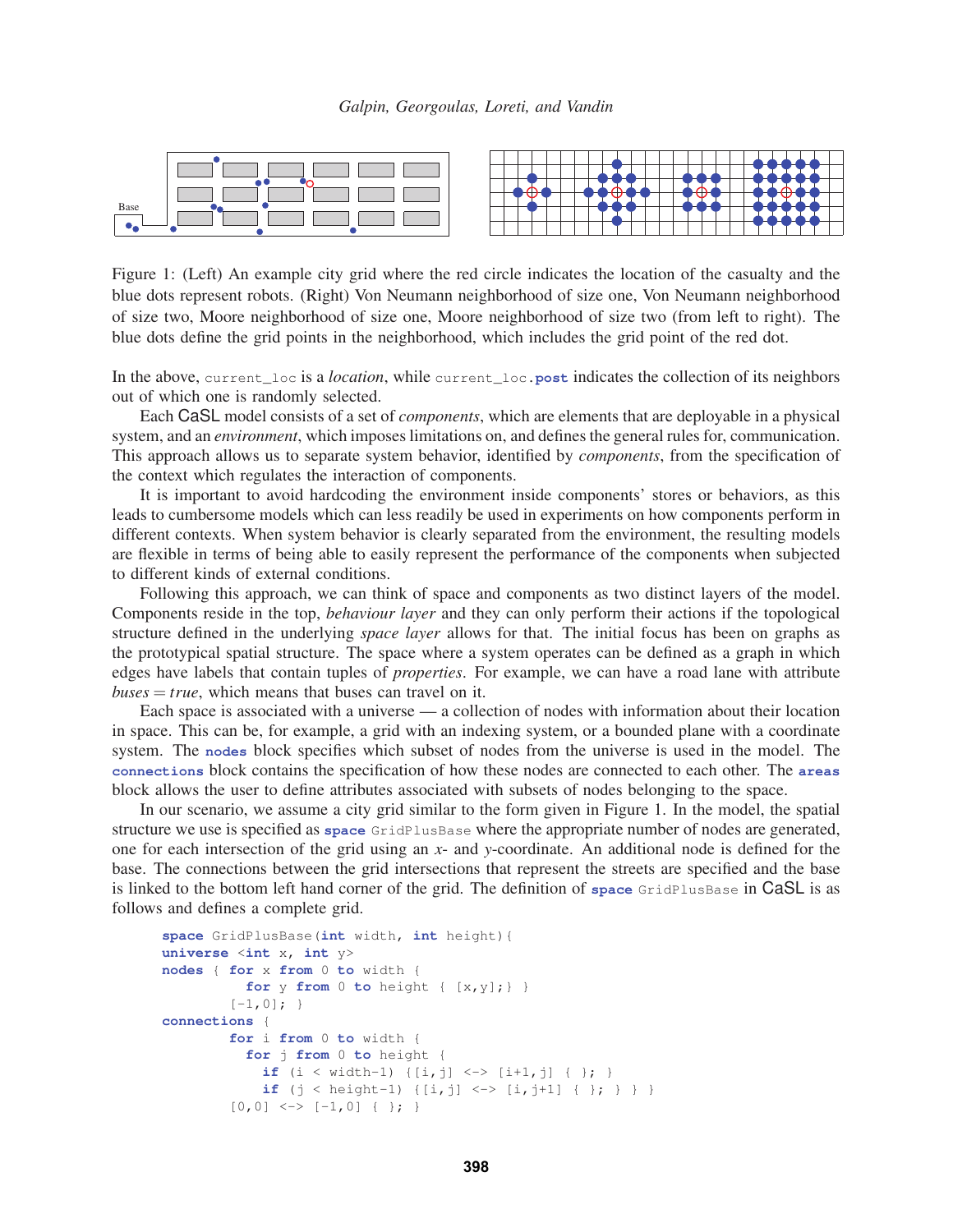**areas** { base {[-1,0];} } }

A *component prototype* provides the general structure of a component that can be instantiated in a CaSL system. Each prototype is parameterised with a set of typed parameters and defines the store, the component's behavior and the initial configuration. The syntax of a *component prototype* is:

```
component \langle name \rangle ( \langle type<sub>1</sub> \rangle \langle arg<sub>1</sub> \rangle , ..., \langle type<sub>n</sub> \rangle \langle arg<sub>n</sub> \rangle ) {
         store {
                   \texttt{attribute} < \texttt{type}_1 > \lt name<sub>1</sub> > = \lt exp<sub>1</sub> >;
                    ...
                   \texttt{attrib} < \text{type}_m > \text{name}_m > \text{space} = \text{exp}_m >;
          }
         behaviour {
                   < pdef<sub>1</sub>>...
                    < pdef<sub>p</sub>>}
         \texttt{init} { \langle pname<sub>1</sub> > | \ldots | \langle pname<sub>k</sub> > }
}
```
Each component prototype has a (possibly empty) list of arguments. These arguments can be used in the body of the component. The latter consists of three (optional) blocks: **store**, **behaviour** and **init**.

The block **store** defines the list of attributes (and their initial values) exposed by a component. The special attribute **loc** is always available in any store. An appropriate value is assigned to this attribute when the component is instantiated. Block **init** is used to specify the initial behavior of a component. It consists of a sequence of terms < pname<sub>i</sub> > referring to processes defined in the block **behaviour** or a process in the argument list. The block **behaviour** is used to define the processes that are specific to the considered components and consists of a sequence of definitions of the form

 $\langle$ pname> =  $\langle$ pbody>;

where  $\epsilon_{\text{pname}}$  is the process name while  $\epsilon_{\text{pbody}}$  is the *process body* and can be one of the following:

```
<pbody_1> + <pbody_2>
[<expr>]<pbody>
<act>.<proc>
```
Above,  $\langle \text{pbody}_1 \rangle$  +  $\langle \text{pbody}_2 \rangle$  indicates the *choice* between the behaviors  $\langle \text{pbody}_1 \rangle$  and  $\langle \text{pbody}_2 \rangle$ . The guard [<expr>]<pbody> indicates that behaviour <pbody> is enabled when boolean expression <expr> evaluates to true. Finally,  $\langle \text{act} \rangle$ ,  $\langle \text{proc} \rangle$  is a process that performs action  $\langle \text{act} \rangle$  and then evolves to  $<$ proc $>$ , representing the behavior activated after the action execution; this can be a process name  $<$ pname $>$ or one of the process constants **nil** or **kill**. These represent the *inactive process* and the process that *destroys* the component. When **kill** is activated, the hosting component is removed from the system.

In CaSL, as in CARMA, two kinds of synchronisation are provided: *broadcast synchronisation* and *unicast synchronisation*. The former represents a *one-to-many* interaction, while the latter is the usual *one-to-one* interaction. In both cases, the senders and the receivers select their counterpart(s) in the communication via an *activity* and a predicate (a boolean expression) that filters possible receivers and senders depending on the values of their attributes. The execution of an action may trigger some updates on the store.

The syntax of *broadcast output* is the following:

 $\langle$ name>\*[ g ] $\langle$  e\_1 , ..., e\_n >{  $\langle$ updt> }

Above  $\langle$  name is the activity name, q is the boolean guard expression used to select receivers, e\_i are the values sent with the action, and  $\langle u, \rangle$  is the update performed after the action execution. The latter is a sequence of assignments of the form: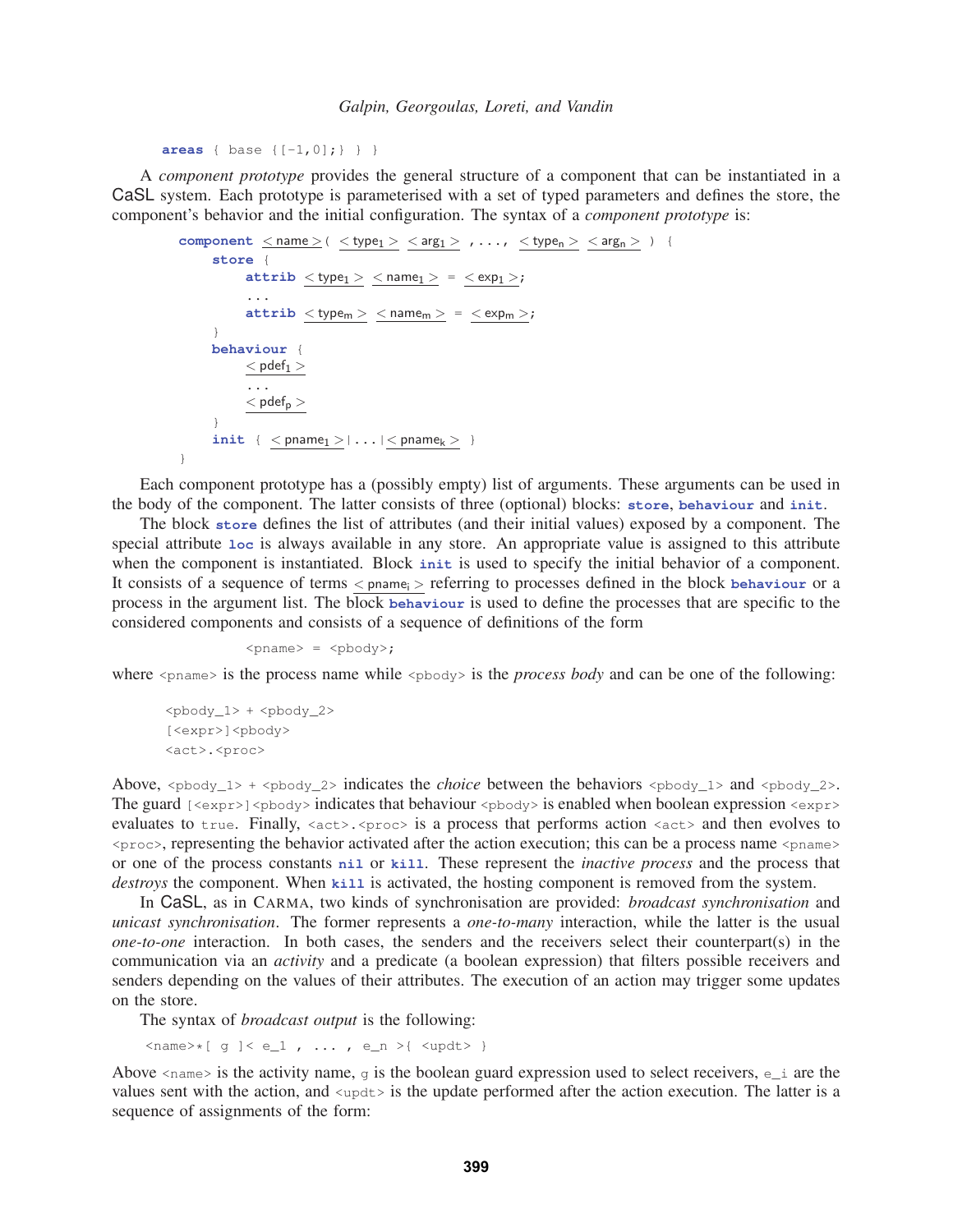```
a1 = exp1;...
an = expn;
```
where each ai is the attribute to update, while  $\exp i$  is the new value assigned to ai.

In g, attributes prefixed with **my** will be evaluated with the local store. For instance,

forward\*[ $my.group$  == group  $\vert < v > \vert my.counter = my.counter + 1; \vert$ 

is used to send with activity forward the value v to the components with attribute group equal to  $m_y$ .group (the one evaluated locally). After the action is executed, attribute counter is incremented by 1. Note that this action is executed even if there are no components ready or able to execute a complementary action. It is required that  $\sigma$  and all the sent values  $\epsilon$  i are *deterministic expressions* (i.e., without random values).

The syntax of *broadcast input* is similar:

 $\langle$ name>\*[ g ]( x\_1,..., x\_n ){  $\langle$ updt> }

However, in this case the guard  $g$  can also contain references to received variables  $x_i$ . For instance:

forward\*[ $my.value < x$  ]( $x$ ){ $my.value = x;$ }

guarantees that the synchronisation occurs only when the received value is greater than the attribute value. When such a value is received, attribute value is updated.

The syntax of unicast output is the following:

 $\langle \text{name} \rangle$  [ g ]  $\langle$  e\_1 , ... , e\_n  $\rangle$  {  $\langle$  updt $\rangle$  }

Differently from *broadcast output*, this action is executed only if a complementary input is executed at the same time. Like for *broadcast output*, g and all the sent values e\_i must be *deterministic expressions*.

A *unicast input* has the following shape:

 $\langle \text{name} \rangle$  [ g ]( x\_1, ..., x\_n ) {  $\langle \text{update} \rangle$  }

In our scenario, we have three kinds of components, which are shown in Figure 2. The component Casualty is very simple; it is ready to communicate a request for help to anything or anyone in AudioRange and then has no further behavior. For this model, AudioRange requires co-location and hence the casualty can only be found by a robot at the same location.

The Robot component has five states, four of which are described by the comments above the state definitions  $R_1, \ldots, R_4$  in Figure 2, and a final state nil in which no further behavior is possible. Initially, each robot leaves the base and moves randomly through the grid – this movement is generated by the prefix move\_one\_block\*[false]<>{**my**.**loc**:=OneBlock(**my**.**loc**);} where broadcast with a false predicate is used to specify an internal action. Since broadcast is non-blocking and no other component can match false, only the sending component can take part in such an action.

The update calls the function OneBlock, which chooses randomly and uniformly from the post-set of the current location of the robot using the expression **U**(current\_loc.**post**). The post-set of a location is defined as all locations that are linked to it using  $\rightarrow$  in the space description. The robot that finds the casualty remains at that location and starts broadcasting that location. Other robots that hear the location broadcast start broadcasting it as well as still moving randomly.

Component Base models a base station that listens for the location broadcast and then starts to broadcast a return-home signal once it knows the location. It counts in all but one robot.

Communication between the casualty and any robot, as well as counting-in communication between the base station and any robots, are unicast. All other communication is broadcast. CARMA allows the range of that communication for easily being expressed with a model with an explicit description of space. Three functions are defined to describe the range of talking or shouting (AudioRange), the range of robot radio broadcast (RadioRange), and the range of base station broadcast (BaseRange). These in turn depend on two functions VonNeumannNgbrhd and MooreNgbrhd (not shown), which are defined using current\_loc.**post** where current loc is the current location of the component.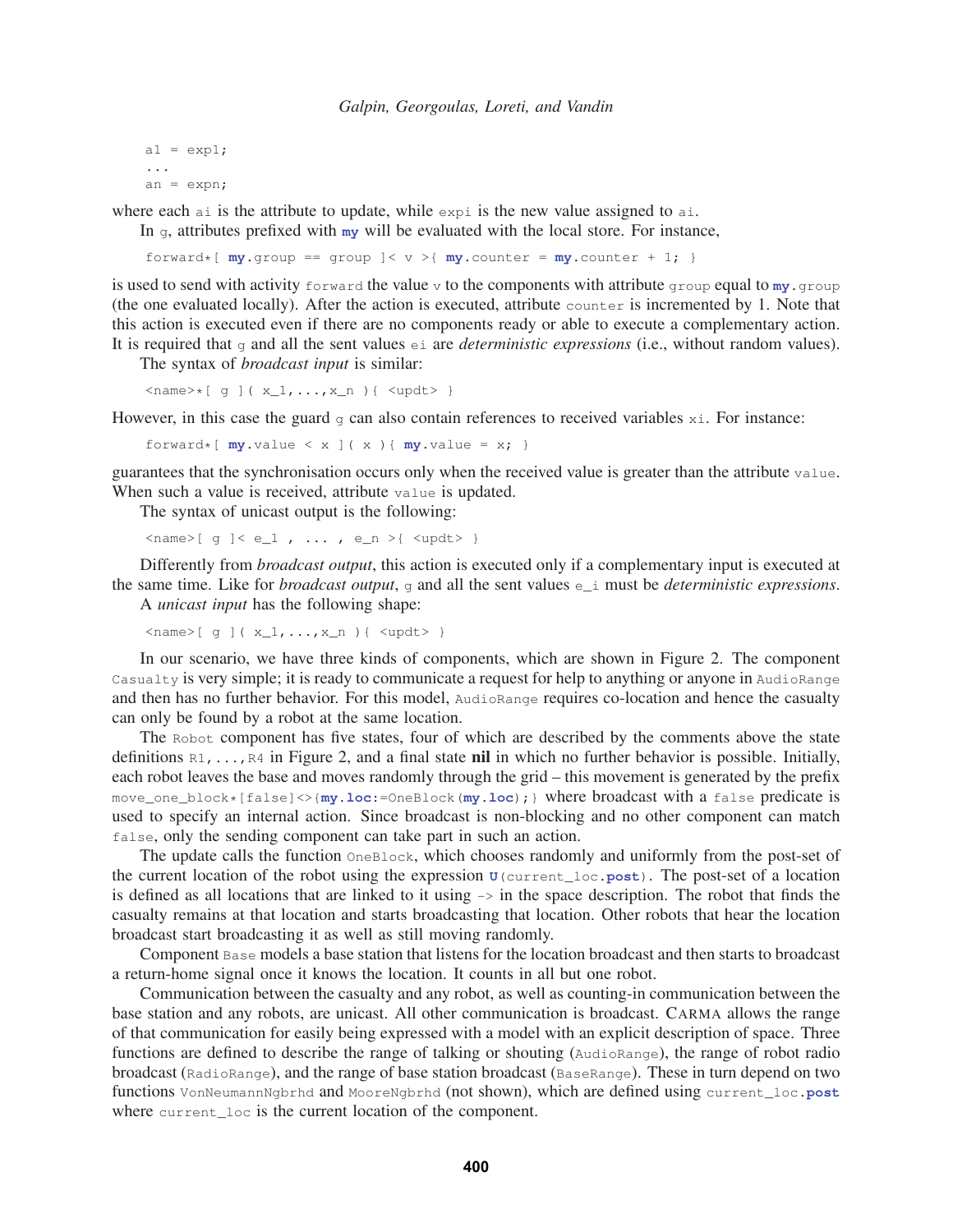```
component Robot (){
  store{ bool found = false;
         location cloc = none; }
 behaviour{
   // searching for casualty
   R1 = move_one_block*[false]<>{my.loc:=OneBlock(my.loc);}.R1 +
        help[AudioRange(my.loc,loc)](){my.found=true;}.R2 +
         relay_location*[RadioRange(my.loc,loc)](c){my.cloc:=c;my.found:=true;}.R3+
         return_signal*[RadioRange(my.loc,loc)]().R4;
   // found casualty, stop moving
   R2 = relay_location*[RadioRange(my.loc,loc)]<my.cloc>.R2;
   // received casualty location, continue moving while broadcasting location
   R3 = relay_location*[RadioRange(my.loc,loc)]<my.cloc>.R3 +
        move_one_block*[false]<>{my.loc:=OneBlock(my.loc);}.R3 +
         return_signal*[RadioRange(my.loc,loc)]().R4;
   // received return signal, continue moving while broadcasting return signal
   R4 = return_signal*[RadioRange(my.loc,loc)]<>.R4 +
         move_one_block*[false]<>{my.loc:=OneBlock(my.loc);}.R4 +
         [my.loc in base]at_base[true]<>.nil; }
 init{R1} }
component Base (){
  store{ bool report = false;
        bool returned = false;
         location cloc = none;
        int count = 0;behaviour{
   B1 = relay_location*[BaseRange(my.loc,loc)](c){my.cloc:=c;my.report:=true;}.B2;
   B2 = return_signal*[BaseRange(my.loc,loc)]<>.B2 +
         at_base[my.loc==loc](){my.count:=my.count+1;}.B2 +
         [my.count==Num_robots-1]stop*[false]<>{my.returned:=true;}.nil; }
 init{B1} }
component Casualty (){
 store{}
 behaviour{ C1 = help[true]<>.nil; }
  init{C1} }
```
Figure 2: Robot, base, and casualty components.

These return true whenever the current location of a component and the location of the component with which it potentially could communicate, are in the Von Neumann neighborhood and Moore neighborhood of the specified size, respectively. Figure 1 illustrates the definition of these neighborhoods, for size 1 and size 2, and it can be seen that the Moore neighborhood is larger than the Von Neumann neighborhood.

Communication between two components can only take place if the predicates in both components are satisfied, i.e., if the locations of the two components taking part in the communication are in the specified neighborhood. In the case of the base communicating with a robot, both RadioRange and BaseRange must be satisified. In the example, RadioRange defines a smaller region than BaseRange, hence it is the truth value of RadioRange that determines whether communication is possible. Note that AudioRange is set to a neighborhood of size zero; this is equivalent to requiring that components be colocated.

A system definition consists of a space instantiation and two blocks, namely **collective** and **environment**, which are used to declare the collective in the system and its environment, respectively:

```
system < name > {
    \texttt{space} \leq \texttt{name} > (<\texttt{exp}_1> , \ldots, <\texttt{exp}_n>)
```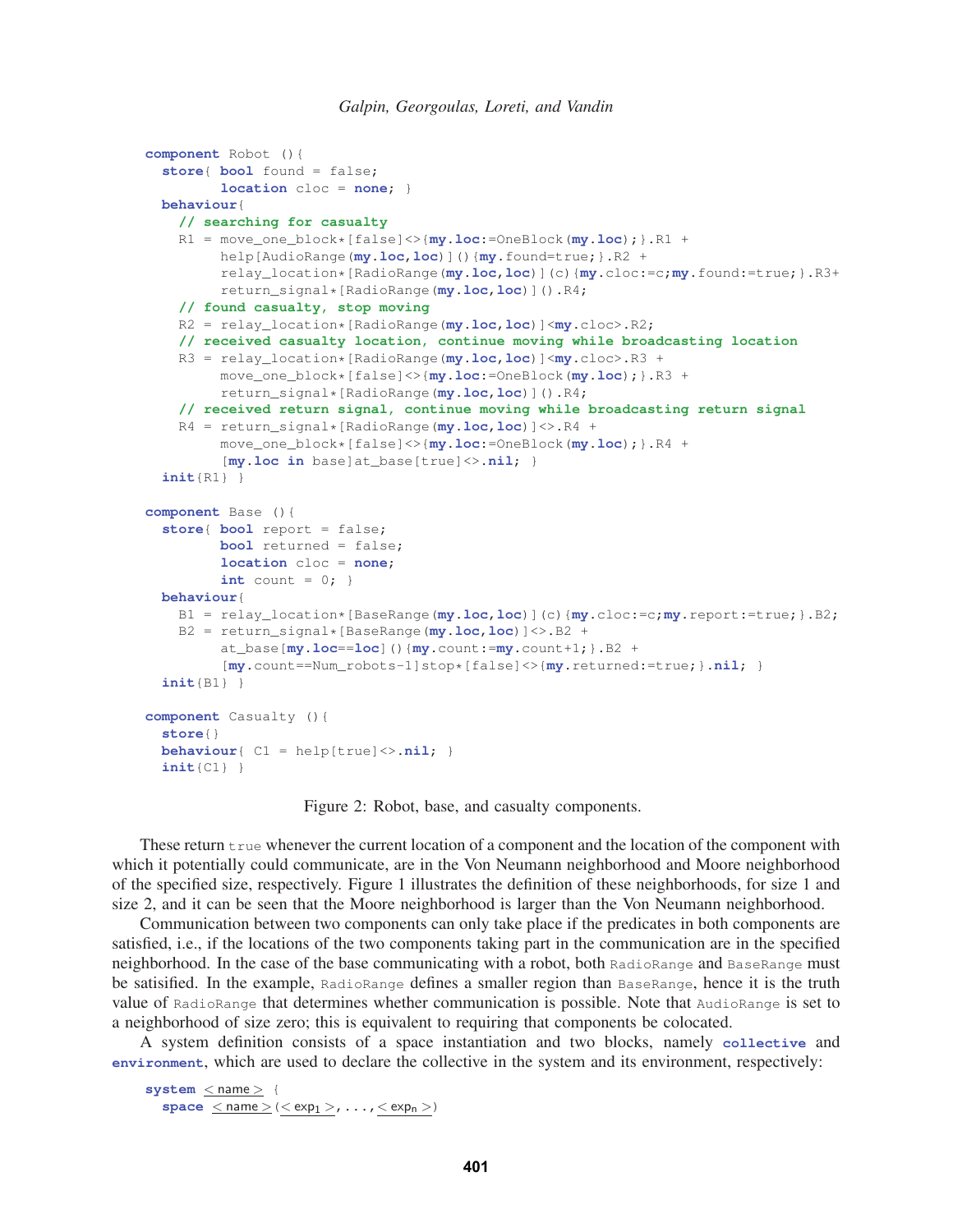```
collective {
  \leq cblock >}
environment { ···
}
```
}

Space instantiation is used to define the space model where components are located. This instantiation is optional and can be omitted.

Above,  $\lt$  cblock  $>$  indicates a sequence of commands that are used to instantiate components. The basic command to create a new component is:

 $new \leq name > ( \leq exp_1 >, \ldots, \leq exp_n >) @ << exp >$ 

where  $\langle$  name  $\rangle$  is the name of a component prototype,  $\langle \exp_i \rangle$  are the parameters,  $\langle \exp_i \rangle$  is the (optional) location where the created component is located (and that will be assigned to attribute **loc** having type **location**), and  $\langle \exp \rangle$  is the integer expression identifying the multiplicity (i.e., the number of copies) of the created component.

However, a large number of collectives can occur in a system. For this reason, following the same approach used to create spatial models, we can use *for-loops* and *selection* constructs for instantiating multiple components.

The syntax of an **environment** block is the following:

```
environment {
 store { ··· }
 prob { ··· }
 weight { ··· }
 rate { ··· }
  update { ··· }
}
```
The **store** block defines the *global store* and has the same syntax as the similar block already considered in the component prototypes. Blocks **prob** and **weight** are used to compute the probability to receive a message, while **rate** is used to compute the rate of an unicast/broadcast output.

As can be seen from the definition of the collective (contained in the definition of **system** RS) in Figure 3, one casualty component and one base component are instantiated as well as a number of robots. Both the base and the robots are initially located at the base location. The casualty is located within the city, and for our experiments we will assume a fixed location as specified in the collective definition. In the collective, space is instantiated using the description in Figure 3 and takes two parameters that describe the width and the height of the city grid.

We can observe that robots move at different speeds depending on their current task. In the case of searching, they typically move at a slower speed compared with when they are broadcasting the location or return-home signal. This is captured in the environment where the rate of move\_one\_block\* is dependent on the value of found in the component (see Figure 3).

To extract observations from a model, a CaSL specification also contains a set of *measures*. Each measure is defined as:

```
\texttt{measure}~\textcolor{red}{\leq}\texttt{name}>~(<\texttt{type}_1>~\textcolor{red}{\leq}\texttt{name}_1>~,\hspace{0.1cm} \ldots ~\textcolor{red}{\ ,}<\texttt{type}_n>~<\texttt{name}_n>)~=~<\texttt{exp}>~;
```
Above,  $\langle \exp \rangle$  can contain specific expressions that can be used to extract data from the population of components. To count the number of components in a given state, the following term can be used. For instance,

 $\texttt{\#} \{ \ \ \Pi \ \mid \ \texttt{}} \ \ \}$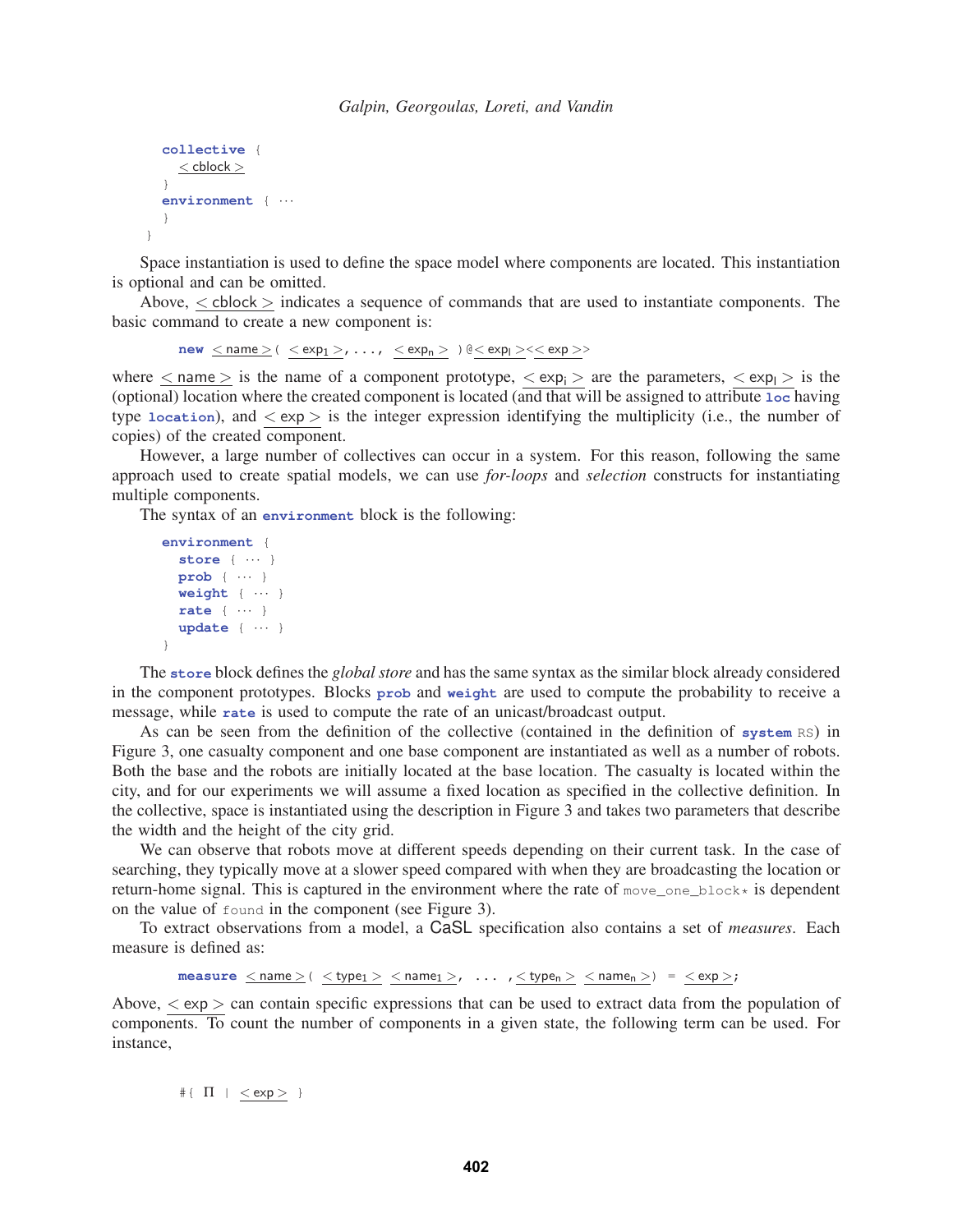```
system RS {
  space GridPlusBase (city_h,city_w)
  collective{
   new Casualty()@[city_h/2,city_h/2];
   new Base()@U(base);
   new Robot()@U(base)<num_robots>; }
  environment{
    rate{ move_one_block* {if (!sender.found) return move_search;
                                      else return move_nosearch; }
          default {return 100.0;} }
    store{} prob{} weight{} update{} }
```
Figure 3: System definition.

can be used to count the number of components in the system satisfying the boolean expression  $\langle$  exp  $\rangle$ where a process of the form  $\Pi$  is executed. In turn,  $\Pi$  is a pattern of the following form:

 $\Pi$  ::= \* | \*[proc ] | comp[ \* ] | comp[proc ]

To compute statistics about attribute values of components operating in the system one can use the expressions:  $min\{ \frac{<\exp>}{>} | < \exp_g>$ },  $max\{ \frac{<\exp>}{>} | < \exp_g>$ } and  $avg\{ <\exp>{}| < \exp_g>$ }. These expressions are used to compute the minimum/maximum/average value of expression  $\overline{< \exp>}$  evaluated in the store of all the components satisfying the boolean expression  $\langle exp_{g} \rangle$ , respectively.

In our scenario, we can use measures to count the number of robots in a given state or to test if the location of the casualty has been reported:

**measure** CountR1 = #{Robot[R1]|true}; **measure** CasualtyFound = #{Robot[R2]|true}; **measure** LocationReported = #{Base[\*]|**my**.report==true};

### 3 CARMA TOOLS

The formal semantics of CARMA implicitly defines how to simulate models, and the implemented simulation algorithm makes use of this to help users understand a model's behavior. We now consider the software that supports the use of CARMA with a focus on the command line interface (CLI) and the integration of MultiVeStA into this interface.

#### 3.1 Command Line Interface

Creating and editing models is made easier by the CARMA Eclipse Plug-in, which offers helpful features such as syntax highlighting and the ability to simulate models written in CaSL (Loreti and Hillston 2016). In addition to this, we have developed a CLI tool (http://quanticol.github.io/CARMA/cli.html). Its goal is to allow users to perform some common tasks related to CARMA models through a simple, lightweight interface that is also amenable to scripting, thus providing programmatic access to some of the CARMA tools. The command line tool is available as an executable Java package and the tool (CARMA-CL.jar) can be downloaded at https://github.com/Quanticol/CARMA/releases. It does not require an installation of Eclipse or of any additional libraries. It can, therefore, be used on any machine where Java 1.8 is installed.

The main task of the command line tool is to serve as an interface to the CARMA simulation engine. This is useful for running jobs over server machines or for scheduling consecutive simulations, avoiding the need to initiate and oversee each individual task through the graphical interface.

The user provides a file describing one or more experiments to be performed, specifying parameters such as the final time of the simulation and the measures to be recorded. If desired, the user can override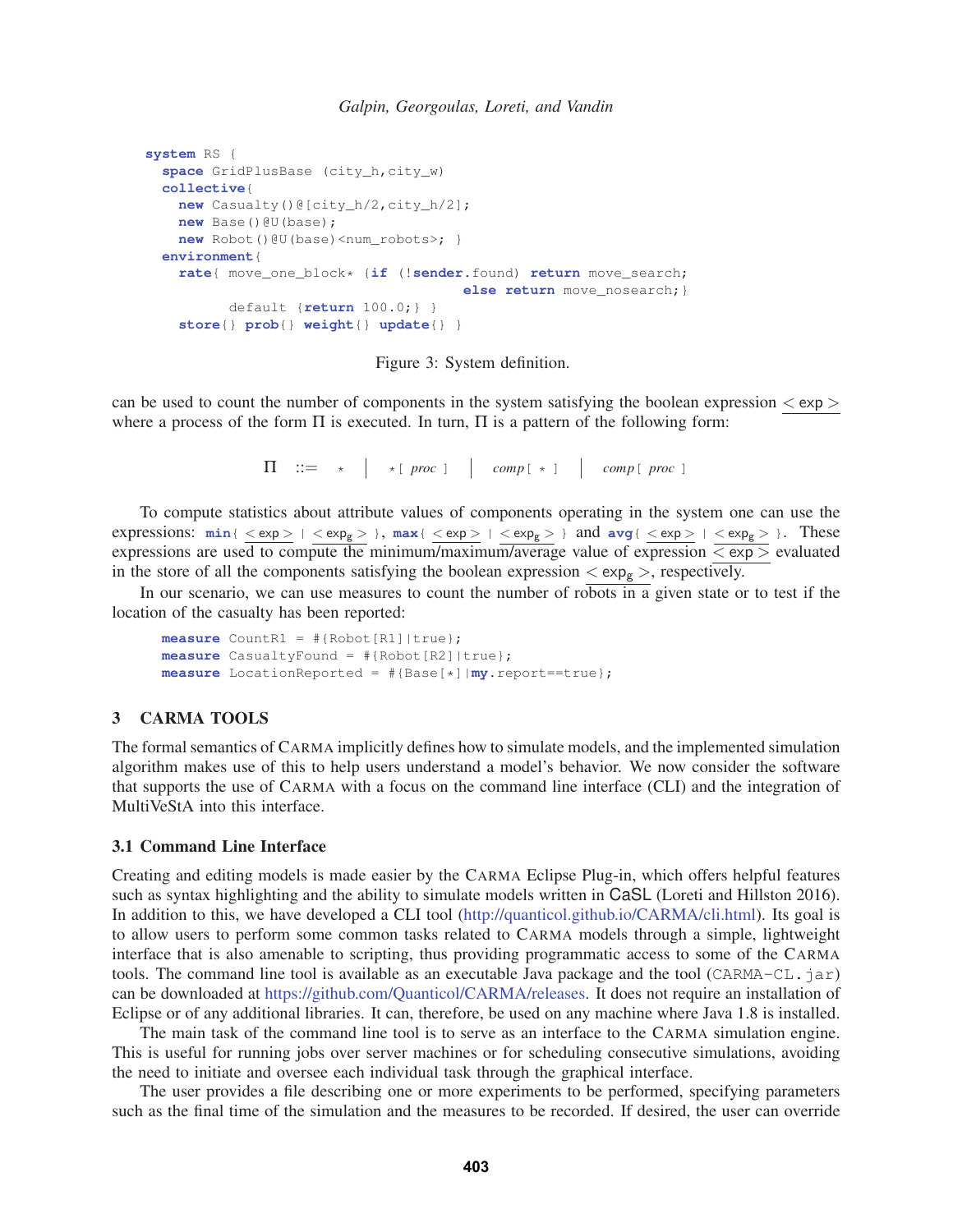```
Summary for experiment exp1:
       ---------------------------
This experiment used the model /path/to/file/Model.carma. A copy has been saved
    in this directory.
The scenario considered was Scenario1.
The experiment tracked the following measures: TotalUsers, MaxBikes\{1=0\}.
The final time of the simulation was 25.000 and 100 samplings were taken (
   sampling interval: 0.25000).
10 replications were performed in 529 ms using the CARMA simulator.
The data from individual replications were combined and statistics (mean,
   variance) were computed using the Apache Commons Mathematics library.
This experiment finished at 20:38:23 on 16 February 2017.
```
Figure 4: Sample output of the CLI tool, as a human-readable description of a simulation experiment.

certain parameters of the experiment file, such as the number of replications to be executed, and can also set the seed of the random number generator used in the simulation. These features allow for easier programmatic manipulation and replication of experiments.

To take advantage of the multi-core architectures found in many computing servers and clusters, the tool allows the user to specify an optional *parallelization* parameter *N*. If provided, this will automatically split each experiment into *N* subtasks and attempt to execute them in parallel, using different processing threads or cores as determined by the operating system used. When all the subtasks are completed, the tool collects each set of results and aggregates them to produce the overall statistics. An illustration of this process can be found at https://quanticol.github.io/CARMA/cli.html.

Once all simulations are finished (whether executed sequentially or in parallel), the results are stored in CSV format, with one file for each measure requested, in a location that can be controlled by the user. For each measure, the file contains the mean and standard deviation of its value at the different time points sampled. To help with the organisation of experimental results and to facilitate potential replications of the experiment, several important aspects of the simulation are recorded. Specifically, in addition to the results, the following files are created to provide metadata for the process:

- a copy of the model used for the simulation;
- a copy of the segment of the experiments file corresponding to the particular experiment (reflecting any overriden parameters), which can then be reused as input to the tool;
- two files containing the time taken for the whole experiment to run and the time taken up only by simulation, which can offer insight when comparing different versions of a model;
- a text file containing a human-readable summary of the experiment, including the model, aspects of the simulation (such as the stopping time), any user-specified parameters, the time required for the experiment, and the date and time of execution (Figure 4).

Furthermore, a script file for the gnuplot software is created, allowing the user to easily produce visualisations from the saved results if desired. The script can be run as-is or further edited by the user as required.

While simulation is the primary goal of the CLI, it can also be used to perform more elaborate statistical analysis through MultiVeStA (Section 3.2). In this case, the user must provide a file with the expressions to be evaluated. This gives access to the full expressive power of MultiQuaTEx, allowing for the formulation of complex queries. Additional parameters can be given to customise the default behavior of the algorithm, such as by specifying the desired confidence level of the result. At the end of the analysis, the results are stored in a text file, while a plot of them is displayed and also stored in an image file.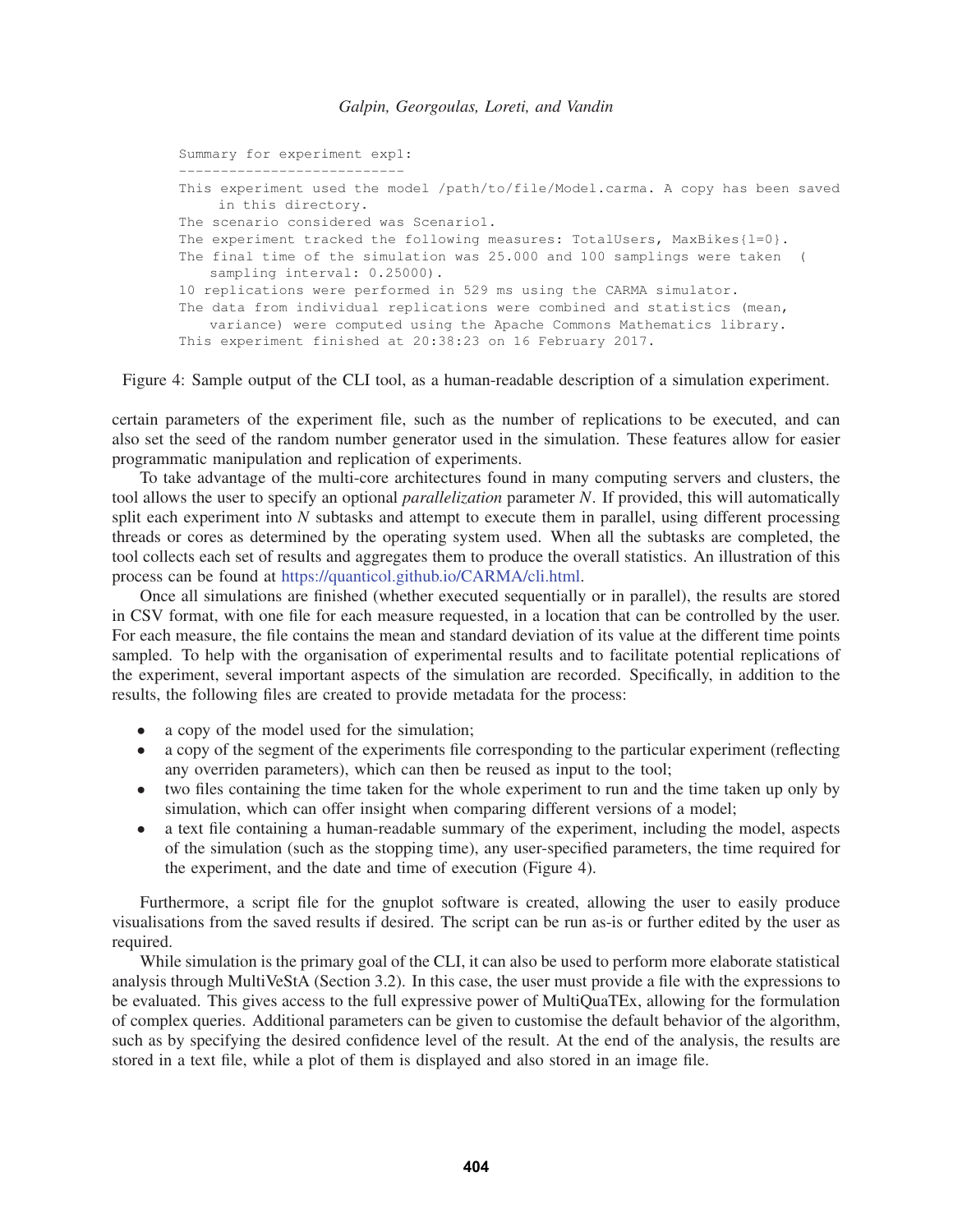#### 3.2 Statistical Analysis of CAS

While useful, simple simulation is by its nature limited in the information it can offer, and other approaches such as model checking can be used to complement its insights.

To provide further analysis options for CARMA models, we have developed an interface to the MultiVeStA platform, allowing CARMA users to access the model checking capabilities offered by this software. MultiVeStA, originally proposed by Sebastio and Vandin (2013), has been further developed within the QUANTICOL project (Gilmore et al. 2017). The tool belongs to the family of statistical model checkers of VeStA (Sen et al. 2005) and PVeStA (AlTurki and Meseguer 2011), and it can be used to compute the expected value of quantities of interest in different kinds of systems through a simulation-based procedure.

The expressions of interest are defined using the special-purpose MultiQuaTEx language, which generalises (the transient fragments of) other languages such as the logics PCTL (Hansson and Jonsson 1994), CSL (Baier et al. 2003) for Markov chains, and UTSL (Younes 2005) for general discrete-event systems. We refer to Agha et al. (2006) for examples of encodings in MultiQuaTEx of classic temporal operators like bounded until. MultiQuaTEx expressions are estimated by MultiVeStA according to a confidence interval  $(\alpha, \delta)$  provided by the user. Specifically, MultiVeStA estimates the expected value of a MultiQuaTEx query as the mean  $\bar{x}$  of *n* samples (taken from *n* simulations), with *n* large enough (but minimal) to guarantee that the size of the  $(1-\alpha) \cdot 100\%$  confidence interval is bounded by  $\delta$ . In other words, with statistical confidence of  $(1 - \alpha) \cdot 100\%$ , the actual expected value *x* belongs to the random interval  $\left[\overline{x} - \frac{\delta}{2}, \overline{x} + \frac{\delta}{2}\right]$ .

In the case of CARMA, quantities of interest that can be queried using MultiQuaTEx expressions can involve the current time in the simulation, the value of a measure, or the number of times an action has occurred. These give a user access to a rich set of queries to place on a model and provide deeper insights than what could be gained by simulation alone.

#### 4 ANALYSIS OF THE ROBOT SEARCH MODEL

This model provides a rich parameter space for exploration. We now illustrate results obtained from the model using CARMA simulation and MultiVeStA statistical model checking.

The first experiment, whose results are shown in the left and central graphs of Figure 5, demonstrates how the counts of robots in each state change over the time of the simulation. The number of robots in state R1 starts to decrease once the casualty is found. Only one robot is ever in state R2, because the casualty component no longer tries to communicate if it has been found. Few robots go into state R3 to communicate the location, as this is quickly communicated to the base, after which the number of robots in state R4 increases and then decreases as they receive the return-home signal and then slowly (and randomly) find their way home. This suggests that there are opportunities for improving the model to ensure faster return and we discuss this further below. This experiment was conducted with the following parameters: 1.5 for the search move rate, 10 for the non-search move rate,  $15 \times 15$  city grid, 25 robots, and the average values reported were obtained from 500 simulations.

The left and central graph in Figure 5 compare how this evolution of the system differs depending on whether RadioRange is defined as a Von Neumann neighborhood of size one or a Moore neighborhood of size one. As might be expected, the use of a Moore neighborhood (which is larger) results in slightly faster evolution. More noticeable is that the number of robots in state R3 differs between the two scenarios. This state is the one in which the casualty location is broadcasted with the aim of communicating this information to the base. The larger neighborhood results in faster communication and, hence, there are fewer robots in this state, compared to the case of the smaller neighborhood, which reflects a slower diffusion of information.

The MultiVeStA experiments consider movement rates. In the first experiment, with results given on the right in Figure 5, the time taken to find the casualty is considered for different robot swarm sizes and different search movement rates. It can be seen that for larger swarms and high rates, the time to reach the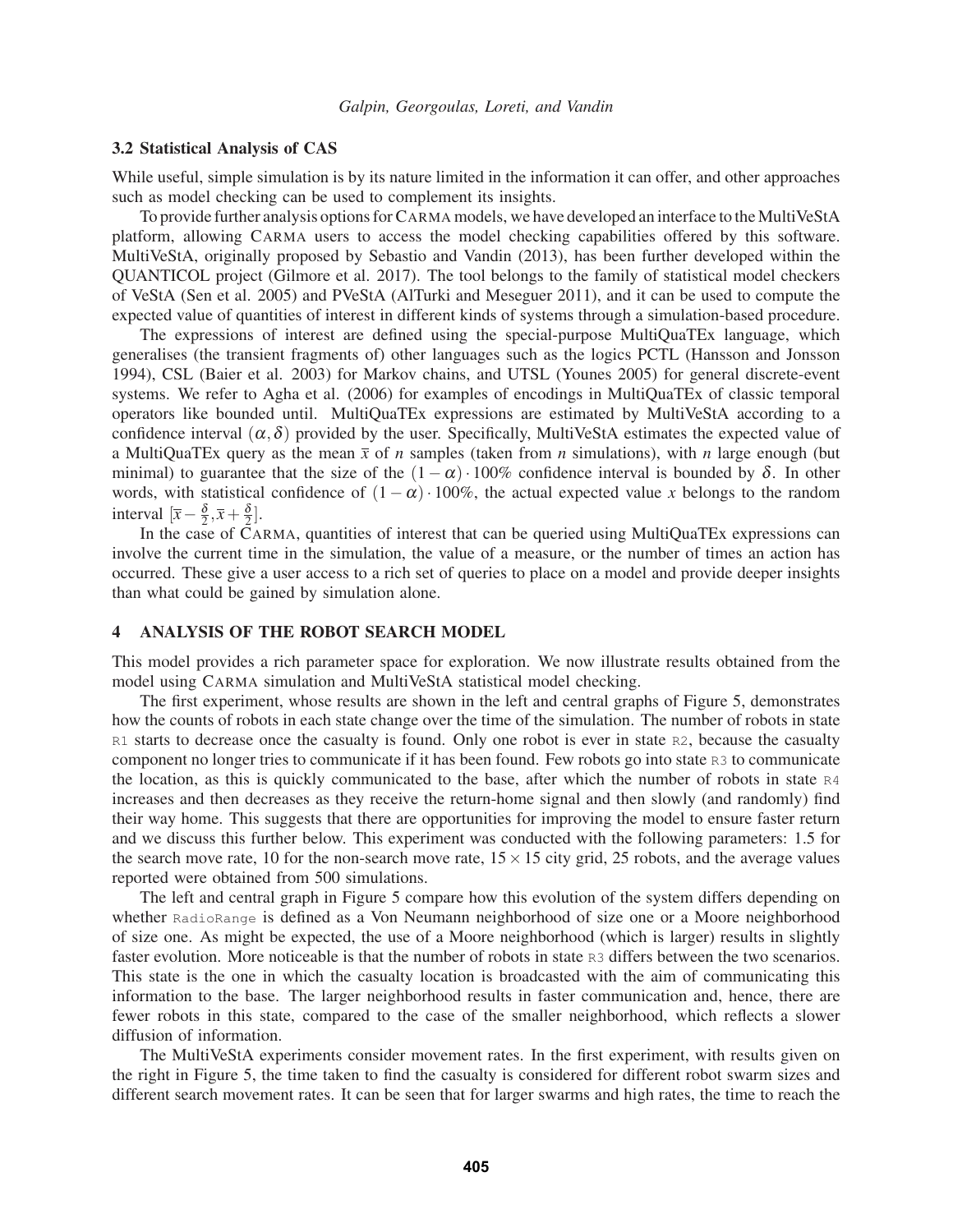

Figure 5: Count of robot states: Von Neumann RadioRange (left) and Moore RadioRange (centre). Time taken to find casualty (right).

casualty is under 20 time units, but then the time increases as the sizes and rates decrease. The data for this experiment were obtained with the MultiVeStA query

```
time_to_find() = if {s.rval("CasualtyFound")>0}then {s.rval("time")} else #time_to_find() fi;
eval E[ time_to_find() ] ;
```
which considers if the casualty has been found. If it has been found, it returns the current simulated time (s.rval() queries observations on the current simulation state). If they haven't been found, then the query triggers the computation of a new simulation step (# is a one-step next operator), and then  $time_to_f$ will be recursively evaluated in the next simulation state. For this and the following experiment, an  $11 \times 11$ city grid was used together with a Von Neumann radio range. In terms of MultiVeStA parameters,  $\alpha$  was set at 0.1,  $\delta$  was set at 10, meaning that the actual average value *t* for the number of time units to find the casualty is in the interval  $[\bar{t} - 5, \bar{t} + 5]$  with statistical confidence of 90%, where  $\bar{t}$  is the estimation of *t* computed by MultiVeStA. Hence, for each combination of robot number and movement rate, sufficient simulations were run to meet these constraints. The highest value for the number of simulations required was 900, with most of the remainder taking 200 simulations (the minimum permitted was 100).

It is also possible to consider the probability of events happening within a certain time. Figure 6 presents the results of the following query which is parameterised by different deadlines. Here, 20 and 60 are the first and last parameters, and 20 specifies the increment to be used to calculate the other parameters.

```
time_to_report(t) = if {s.rval("LocationReported")>0}
                         then {1}
                         else if {s.rval("time")>t}
                               then {0} else #time_to_report({t}) fi fi;
eval parametric( E[ time_to_report(x)],x,20,20,60) ;
```
The experiment shows the trade-off between different search and non-search movement rates. In the case of a 60-time-unit deadline, reporting the location to the base station is very likely to happen for any search rate of 1 or more. Even for the lower rates, there is still more than 50% chance of meeting the deadline. By contrast, for deadlines 20 and 40, a search rate of 0.50 cannot be paired with any non-search rate, if there is to be a reasonable chance of reporting the casualty's location before the deadline. In this experiment, the number of robots was fixed at 20, and the confidence interval was set at  $\alpha = 0.1$  and  $\delta = 0.05$ . Hence, with statistical confidence of 90%, the actual probability of meeting the deadline p is in the interval  $[\bar{p}-0.025, \bar{p}+0.025]$ , with  $\bar{p}$  the estimation of *p* computed by MultiVeStA.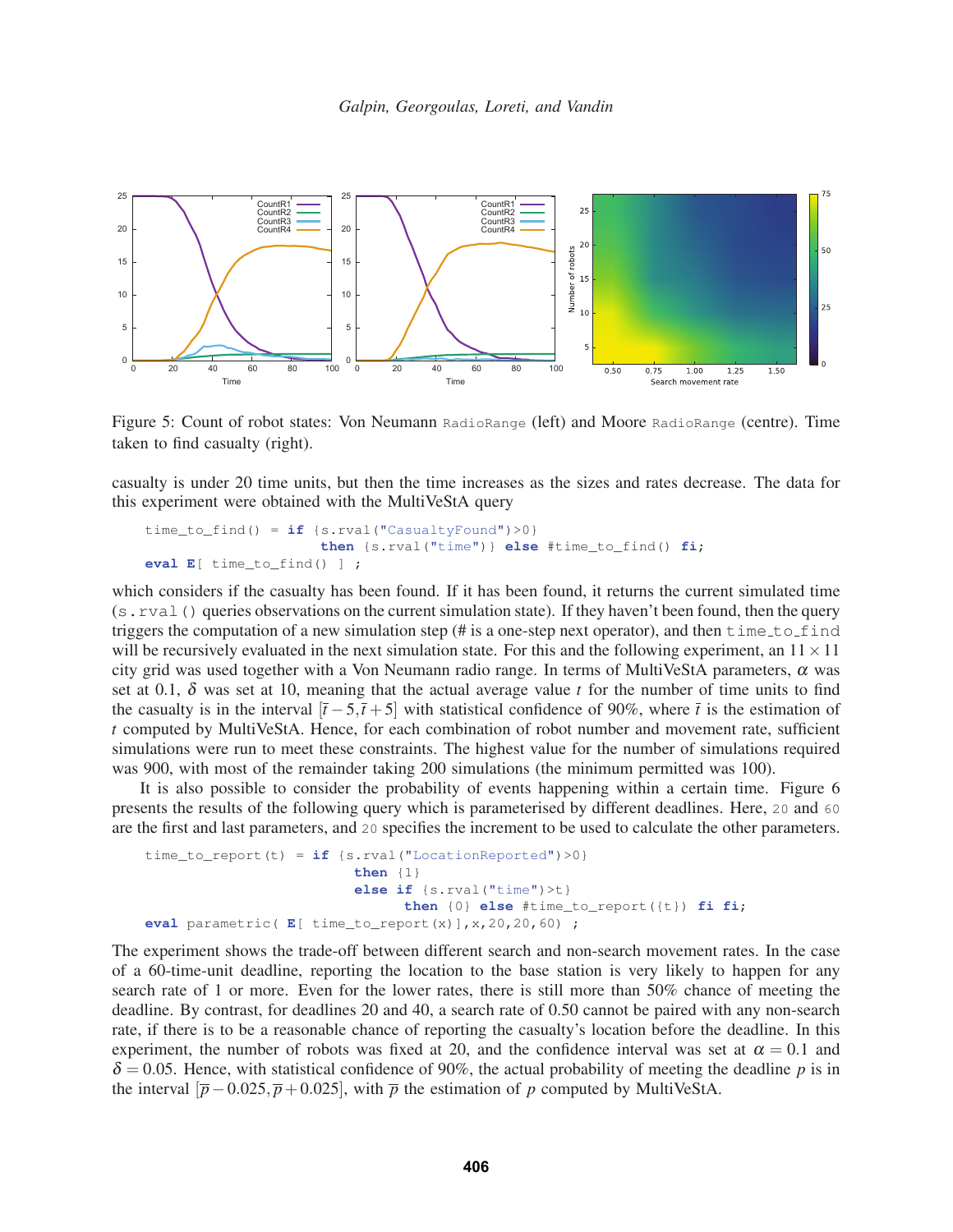



Figure 6: Probability of reporting location before 3 deadlines.

This model has been kept simple for the purpose of this tutorial; however, there are various modifications that could be made to improve performance and enhance realism, as suggested by the following partial list:

- A repulsion mechanism could be introduced to ensure that when the robots are searching, they move away from other robots.
- To ensure a faster return to base, an attraction mechanism could be added, but this could risk a clump of robots gathering in the furthest corner from the base.
- The robots could be specified to be smarter and have some ability to map as they move. This could then be used to move directly back to the base when the return-home signal is received, as well as communicate a direct route to the casualty.
- When the robot is searching, there could be a probability that is dependent on the speed of movement that affects whether the robot will hear the cry for help or not.
- Currently, the speed of the robot only depends on the task that the robot is undertaking. However, it is possible to have different speeds depending on the conditions of each street, with some streets blocked. This could be paired with mapping, and part of this task would be to report back the easiest route to the casualty.

# 5 CONCLUSIONS

In this advanced tutorial, we have shown how CARMA and its toolset can be used for the quantitative analysis of collective adaptive systems. CARMA, Collective Adaptive Resource-sharing Markovian Agents (Bortolussi et al. 2015; Loreti and Hillston 2016), is a modeling language based on stochastic process-algebra developed within the EU-funded QUANTICOL project.

We have used CARMA to model a scenario where robots move across city streets searching for casualties after a disaster. To illustrate the features of the CARMA toolset, statistical analysis of the provided model has been performed by using a Command Line Inteface and MultiVeStA (Sebastio and Vandin 2013).

## ACKNOWLEDGEMENTS

This work is supported by the EU project QUANTICOL, 600708 and the EPSRC Platform Grant EP/N014758/1.

## **REFERENCES**

Abd Alrahman, Y., R. De Nicola, and M. Loreti. 2016. "On the Power of Attribute-Based Communication". In *Proceedings of FORTE 2016*, edited by E. Albert and I. Lanese, LNCS 9688, 1–18. Cham: Springer.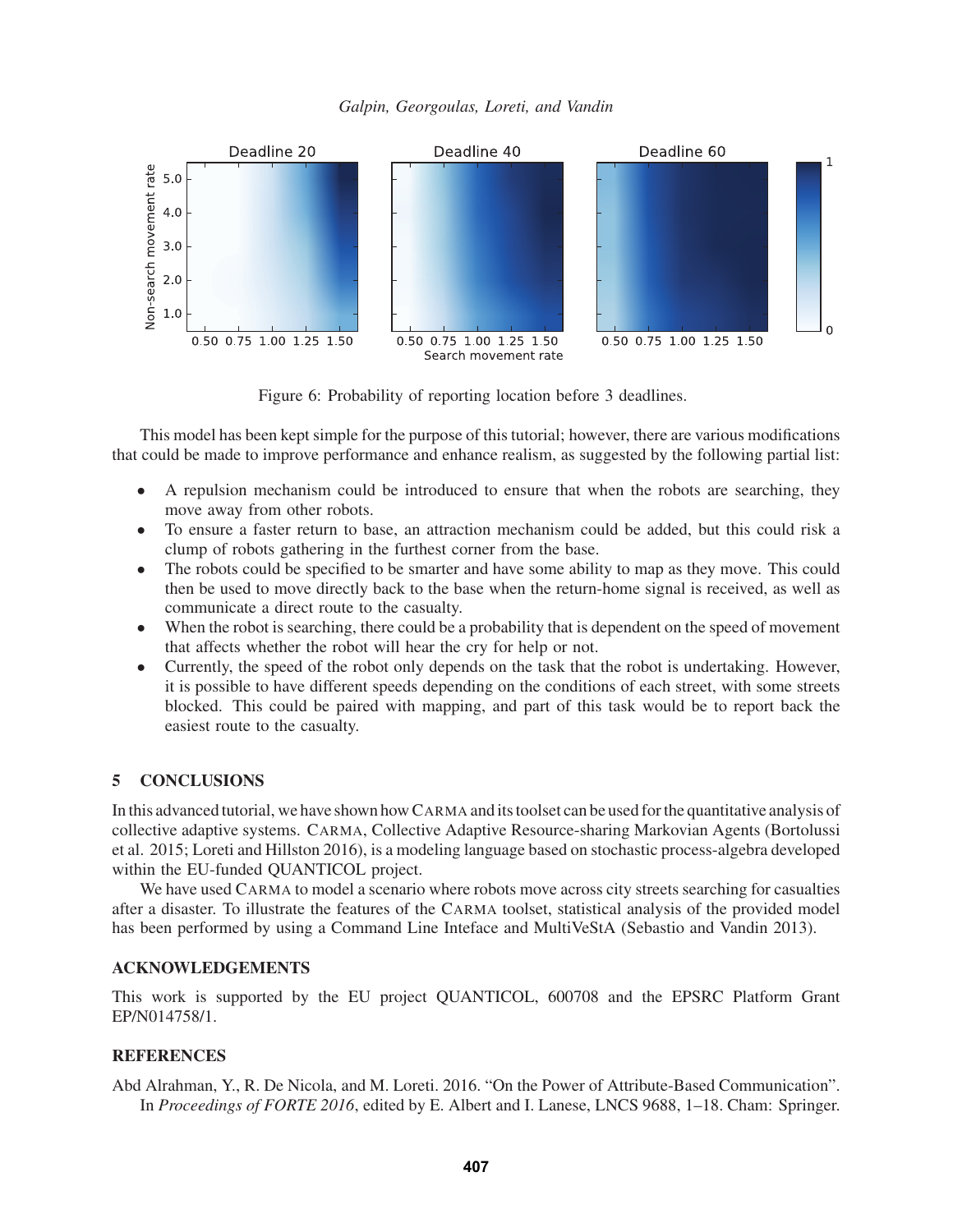- Agha, G., and K. Palmskog. 2018. "A Survey of Statistical Model Checking". *ACM Transactions on Modeling and Computer Simulation* 28:6:1–6:39.
- Agha, G. A., J. Meseguer, and K. Sen. 2006. "PMaude: Rewrite-based Specification Language for Probabilistic Object Systems". *Electronic Notes in Theoretical Computer Science* 153(2):213–239.
- AlTurki, M., and J. Meseguer. 2011. "PVeStA: A Parallel Statistical Model Checking and Quantitative Analysis Tool". In *Proceedings of CALCO 2011*, edited by A. Corradini et al., LNCS 6859, 386–392. Cham: Springer.
- Baier, C., B. Haverkort, H. Hermanns, and J.-P. Katoen. 2003. "Model-checking Algorithms for Continuoustime Markov Chains". *IEEE TSE* 29(6):524–541.
- Belzner, L., R. De Nicola, A. Vandin, and M. Wirsing. 2014. "Reasoning (on) Service Component Ensembles in Rewriting Logic". In *Specification, Algebra, and Software – Essays Dedicated to Kokichi Futatsugi*, edited by S. Iida et al., LNCS 8373, 188–211. Cham: Springer.
- Bernardo, M., and R. Gorrieri. 1998. "A Tutorial on EMPA: A Theory of Concurrent Processes with Nondeterminism, Priorities, Probabilities and Time". *Theoretical Computer Science* 202:1–54.
- Bortolussi, L., R. De Nicola, V. Galpin, S. Gilmore, J. Hillston, D. Latella, M. Loreti, and M. Massink. 2015. "CARMA: Collective Adaptive Resource-sharing Markovian Agents". In *Proceedings of QAPL* 2015, edited by N. Bertrand and M. Tribastone, April  $11^{th}$ – $12^{th}$ , London, UK, 16–31.
- Bortolussi, L., and A. Policriti. 2010. "Hybrid Dynamics of Stochastic Programs". *Theoretical Computer Science* 411(20):2052–2077.
- Cardelli, L., and A. Gordon. 2000. "Mobile Ambients". *Theoretical Computer Science* 240(1):177–213.
- Chen, W., Y. Lin, V. Galpin, V. Nigam, M. Lee, and D. Aspinall. 2018. "Formal Analysis of Sneak-Peek: A Data Centre Attack and its Mitigations". In *Proceedings of IFIP SEC 2018,* to appear.
- Ciancia, V., D. Latella, M. Massink, R. Paskauskas, and A. Vandin. 2016. "A Tool-Chain for Statistical Spatio-Temporal Model Checking of Bike Sharing Systems". In *Proceedings of ISoLA 2016*, edited by T. Margaria and B. Steffen, LNCS 9952, 657–673. Cham: Springer.
- De Nicola, R., M. Loreti, R. Pugliese, and F. Tiezzi. 2014. "A Formal Approach to Autonomic Systems Programming: The SCEL Language". *ACM TAAS* 9(2):7.
- Feng, C., and J. Hillston. 2014. "PALOMA: A Process Algebra for Located Markovian Agents". In *Proceedings of QEST 2014*, edited by G. Norman and W. H. Sanders, LNCS 8657, 265–280. Cham: Springer.
- Galpin, V. 2016. "Modelling Ambulance Deployment with CARMA". In *Proceedings of COORDINATION 2016*, edited by A. Lluch-Lafuente and J. Proenca, LNCS 9686, 121–137. Cham: Springer.
- Galpin, V., N. Zon, P. Wilsdorf, and S. Gilmore. 2018. "Mesoscopic Modelling of Pedestrian Movement Using CARMA and Its Tools". *ACM TOMACS* 28, article 11.
- Gilmore, S., D. Reijsbergen, and A. Vandin. 2017. "Transient and Steady-State Statistical Analysis for Discrete Event Simulators". In *Proceedings of IFM 2017*, edited by N. Polikarpova and S. Schneider, LNCS 10510, 145–160. Cham: Springer.
- Gilmore, S., M. Tribastone, and A. Vandin. 2014. "An Analysis Pathway for the Quantitative Evaluation of Public Transport Systems". In *Proceedings of IFM 2014*, edited by E. Albert and E. Sekerinski, LNCS 8739, 71–86. Cham: Springer.
- Haas, Z., J. Halpern, and L. Li. 2002. "Gossip-based Ad Hoc Routing". In *Proceedings of IEEE INFOCOM 2002*, 1707–1716. Piscataway, New Jersey: IEEE.
- Hansson, H., and B. Jonsson. 1994. "A Logic for Reasoning about Time and Reliability". *Formal Aspects of Computing* 6(5):512–535.
- Hermanns, H., U. Herzog, and J. Katoen. 2002. "Process Algebra for Performance Evaluation". *Theoretical Computer Science* 274(1-2):43–87.
- Hillston, J. 1995. *A Compositional Approach to Performance Modelling*. Cambridge: CUP.
- Hillston, J., and M. Loreti. 2015. "Specification and Analysis of Open-Ended Systems with CARMA". In *Proceedings of E4MAS 2014*, edited by D. Weyns and F. Michel, LNCS 9068, 95–116. Cham: Springer.